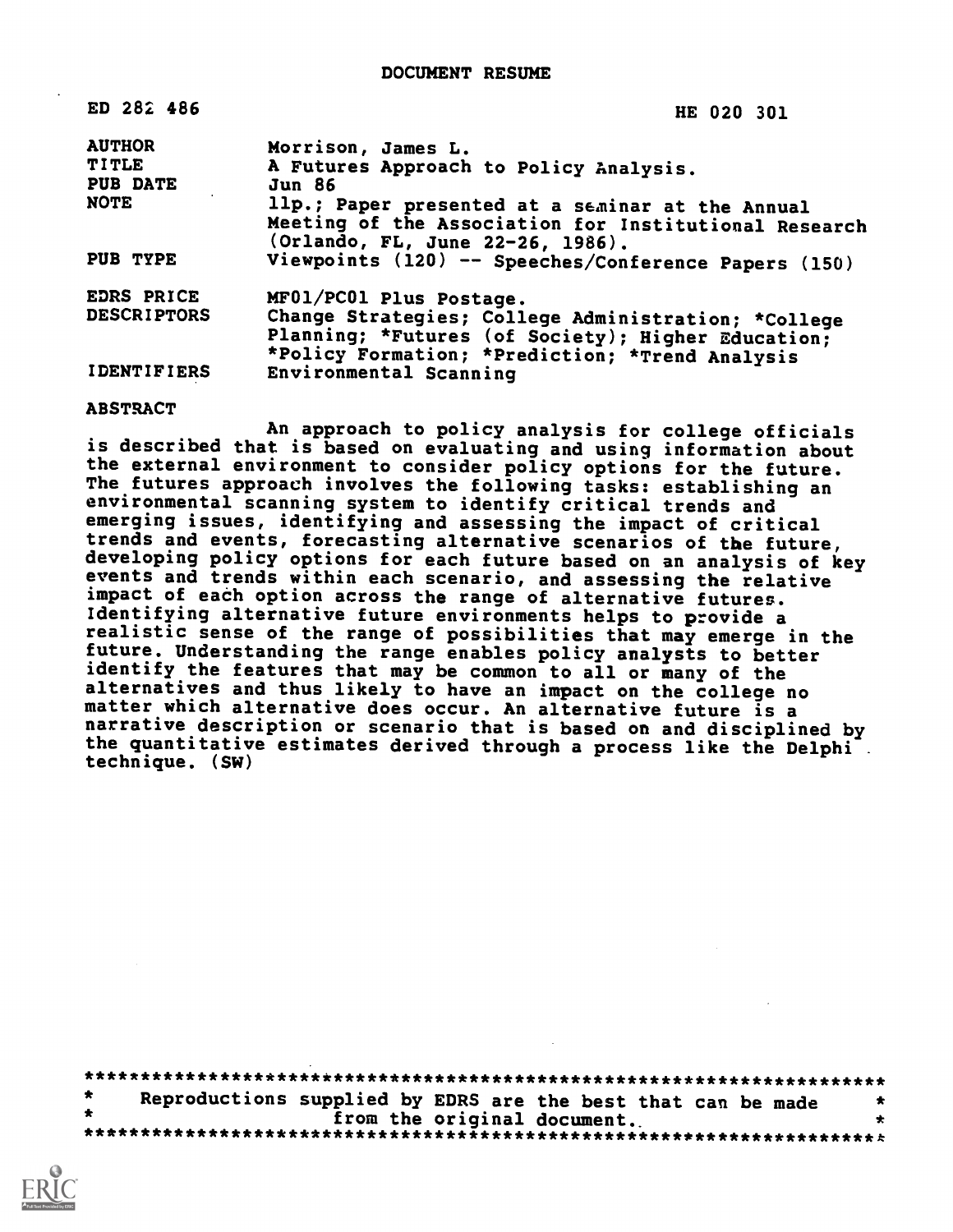### A FUTURES APPROACH TO POLICY ANALYSIS

#### James L. Morrison **School of Education** University of North Carolina at Chapel Hill Chapel Hill, NC 27514

"PERMISSION TO REPRODUCE THIS MATERIAL HAS BEEN GRANTED BY

AΛ

TO THE EDUCATIONAL RESOURCES **INFORMATION CENTER (ERIC)."** 

**U.S. DEPARTMENT OF EDUCATION** Office of Educational Research and Improvement EDUCATIONAL RESOURCES INFORMATION<br>CENTER (ERIC)

CENTER (ERIC)<br>received from thes been reproduced as<br>originating it.<br>originating it.

□ Minor changes have been made to improve<br>reproduction quality

Points of view or opinions stated in this document do not inecessarily represent official<br>ment do not inecessarily represent official<br>OERI position or policy,  $\bullet$ 

 $M=02030$ 

Seminar presentation, "Approaches to Policy Analysis, annual meeting of the Association for institutional Research, June 22-26, 1986. Orlando, Florida



 $\cdot$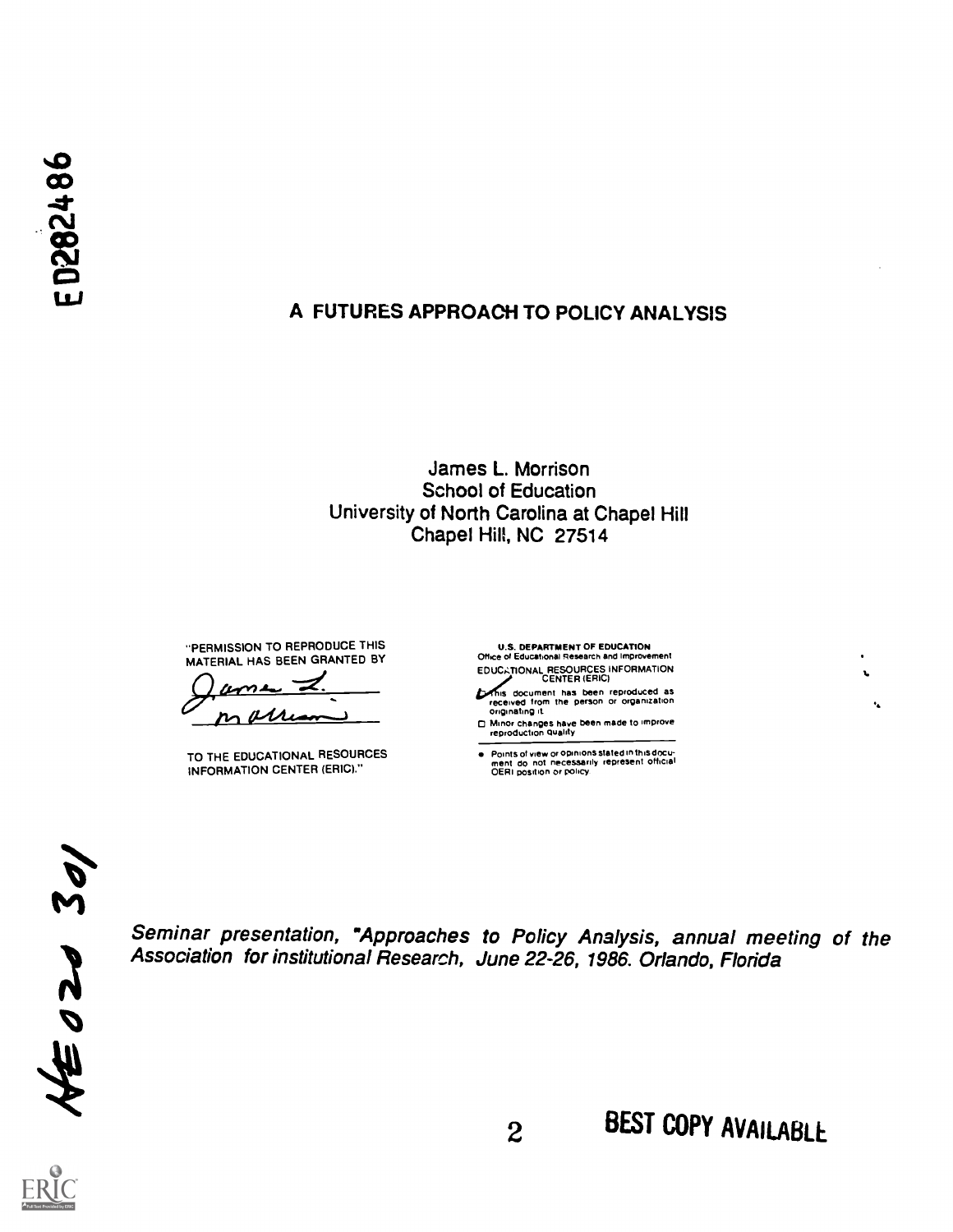# A FUTURES 1PPROACH TO POLICY ANALYSIS

One of the critical issues c: lege administrators must address is the way in which they analyze their institutiona environments and formulate the strategic policies necessary for their institution: :o adapt-to all of their environments, internal and external. Without knowledge conthese environments, it is difficult for administrators to develop appropriate policies t: achieve organizational goals. The formulation and selection of strategic policies re:uire an accurate assessment of the opportunities end threats the environment poses 1:r the institution. It is important, therefore, to be able to identify and forecast critical trents, events and their interrelationships which enable us to develop images of possible -uture environments within which the institution may function. That is, well develced scenarios of alternative futures illustrate unique configurations of trends and pc:sible future events with which the institution may have to contend, thereby providing the basis for selecting strategic options.

Most policy analysis modes, however, do not focus attention on identifying future events and assessing their impict on educational institutions. At best, they assume <sup>a</sup> surprise-free future in which trasent trends continue unabated. Moreover, these models implicitly assume that the interrelationships between and among social, economic, political, and techn:iogical forces will remain essentially the same. We know, however, that this is not : ue, and the further we go out into the future, the less it will be true. What is needed is an analytical model which enables us to detect signals of change (i.e., emerging issue: or events which may make the future different from the past), link this information to te formation of robust policies, and then estimate the effect(s) of these policies.

The purpose of this presentation is to present an approach to policy analysis based on evaluating, analyzing and using information from the external environment

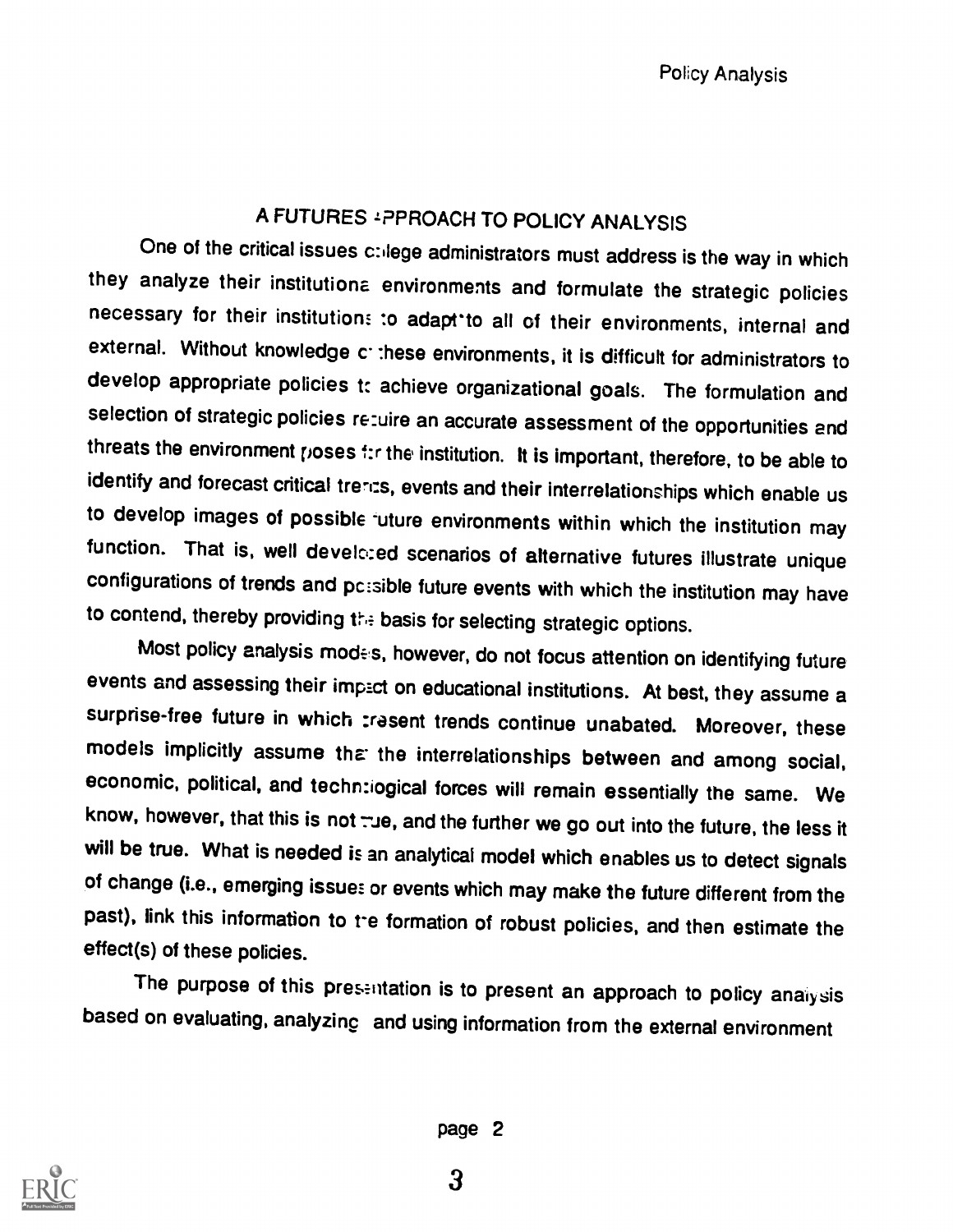to design and evaluate policy options. This approach requires accomplishing the following tasks:

1. establishing an environmental scanning system to identify critical trends, events, and emerging issues;

2. developing experience in evaluating, ranking, and forecasting the most important trends and events;

3. developing alternative visions (scenarios) of the future;

4. specifying the nature of the organization;

5. identifying and evaluating strategic policy options in response to the scenarios; and

6. incorporating these policies in the operational and strategic plans of the institution.

# Task I: Establishing an Environmental Scanning System

The purpose of an environmental scanning system is to identify those trends, eve.:ts, and emerging issues which signal changes in the external environment and which may be of importance to the future of the institution. For purposes of this presentation, trends, events, issues and emerging issues are defined as follows:

- A trend is a series of social, technological, economic or political characteristics which can usually be estimated and/or measured over time, such as the number of adults entering college as full or part time students. Trend information may be used to describe the future, identify emerging issues, and project future events.



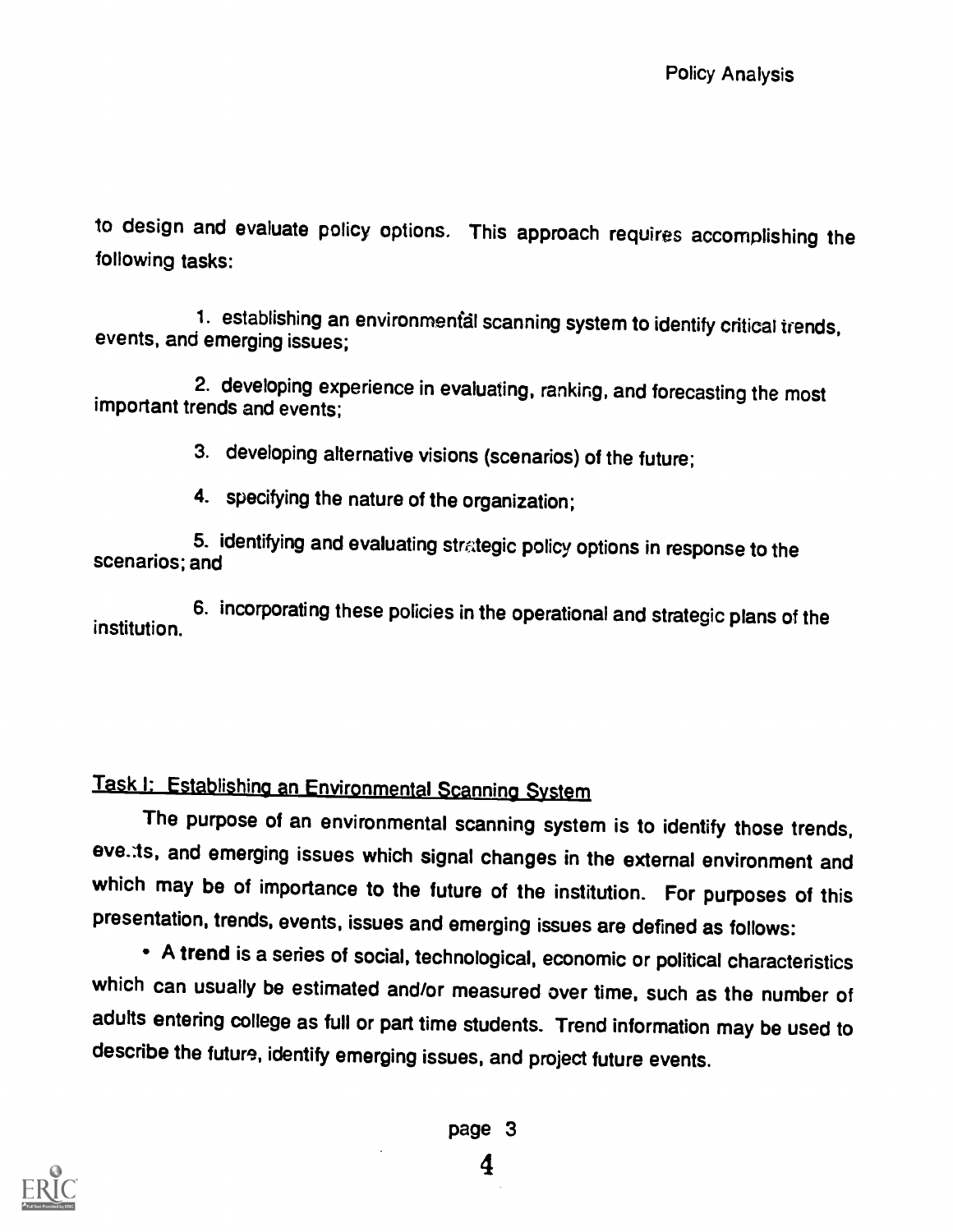An event is a discrete, unambiguous, confirmable occurrence which makes the future different from the past. An event would be Congressional passage of the flat tax.

An issue is a controversy with defined stakeholder interests that requires some form of action. An issue for higher education, for example, is the amount and nature of federally funded student financial aid.

An emerging issue is a potential controversy that arises out of a trend or event which may require some form of response. For example, during World War II, many married women entered the labor force fcr the first time. An emerging issue at that time would have been controversy over women's roles in the home and family.

Establishing the scanning system requires accomplishing the following subtasks:

a. Orient volunteer scanners to the system and its relationship to the overall planning process;

b. Establish the structural relationship between the scanning activity and strategic planning;

c. Develop a scanning taxonomy;

d. Train scanners how to write abstracts;

e. Identify and assign information resources.

#### Task 2: Identifying and Assessing the Impact of Critical Trends and Events

After three or four months of scanning activity, the institutional research office should have collected a rich data base of trends and potential event information (particularly if scanners are encouraged to review all issues of their assigned information resources for the past year). The task now is to forecast the "most likely" future of those trends and potential events deemed critical to defining the context within which the institution will function in the next decade. The "most likely" future has two

page 4

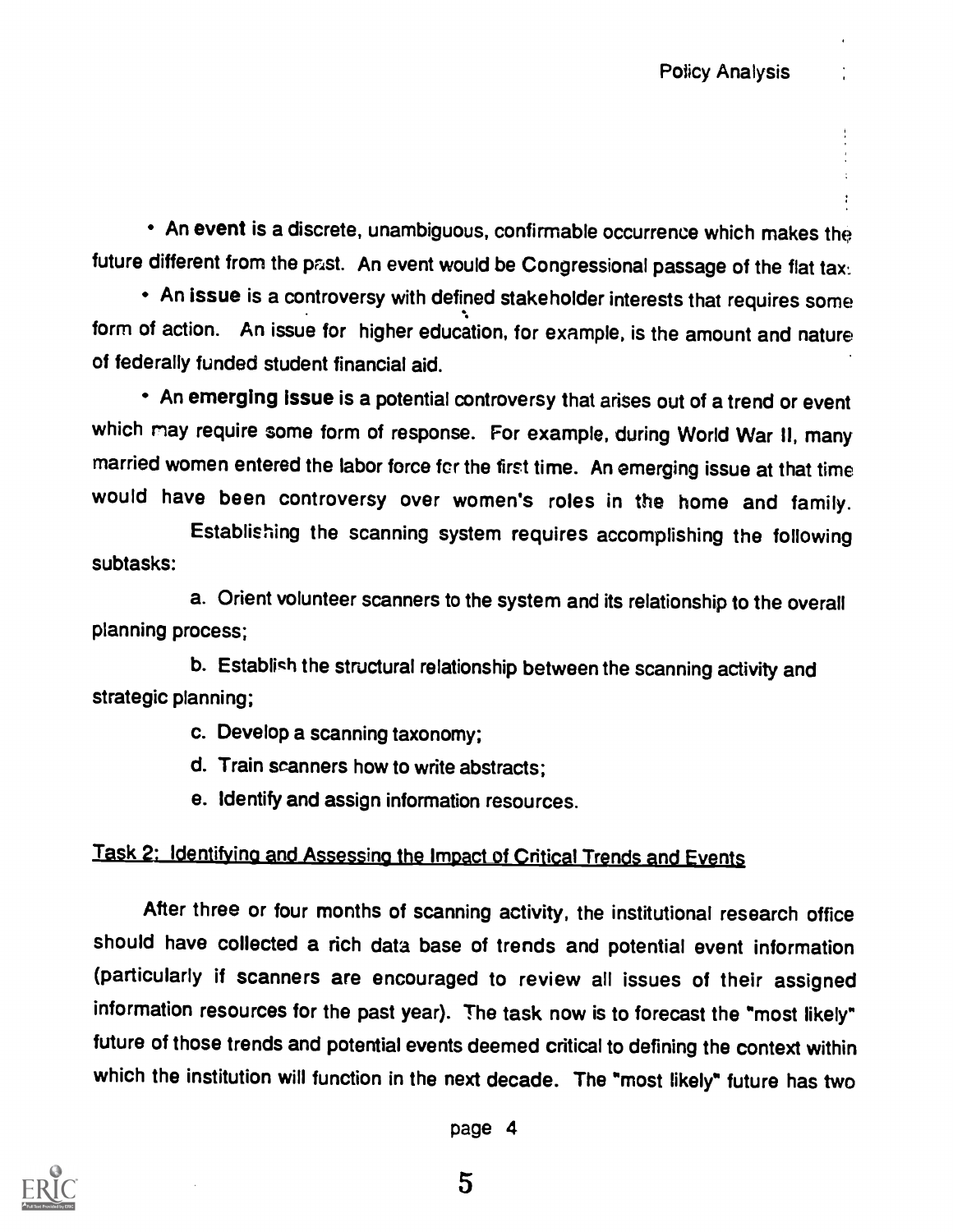important properties: first, it, plus its attendant uncertainties, is the future one would bet on given only one choice (which, it might be added, i never the case), and, second, it is the future out of which--and only out of which--it is possible to construct meaningful and important alternative futures. That is, all alternative futures are alternatives to the "most likely" future. This requires accomplishing the following subtasks:

a. Identify critical trends and events from the scanning abstracts and from a round one (R1) Delphi questionnaire.

b. Forecast the "most likely" future of those trends and eve its identified in subtask 2(a) above and assess their impact on the institution through a round two (R2) Delphi questionnaire.

#### Task 3: Developing Alternative Futures (Scenarios).

Alternative future environments are worth careful delineation and evaluation for at least two reasons. First, no one can predict the future environment that will actually materialize; it is therefore important to have a realistic sense of the range of possibilities. Second, an understanding of this range enables policy analysts to identify more authoritatively the features that may be common to all or many of the alternatives and thus likely to have an impact on the college no matter which alternative does occur.

An alternative future is a policy-relevant, plausible, and internally consistent narrative description, usually of a specific pattern of developments judged by some algorithm to have happened over time. It is based on and disciplined by the quantitative estimates derived through a process like the Delphi. Such a narrative is called a scenario.

Scenarios are like histories of the future. They are integrating



page 5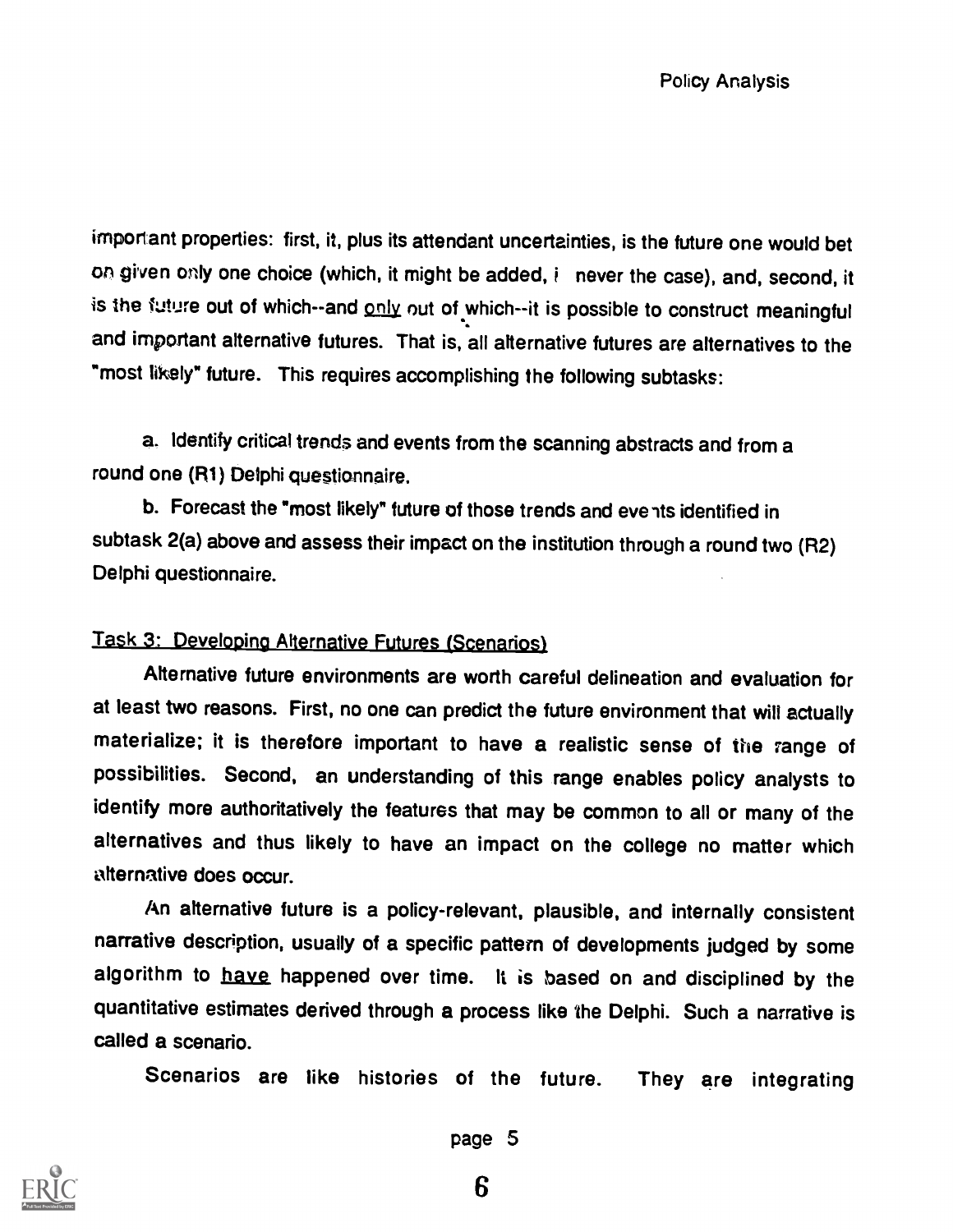mechanisms--devices for organizing or synthesizing many separate developments, such as the individual trend projections and event forecasts from the round two Delphi. They provide a rich context, or framework, within which it is possible to ask vital questions about one's own planning assumptions. But scenarios go beyond histories. Because they provide a way of making forecasted events not only "happen," but happen in full view of their causes and consequences, they are also devices that can be used to ask specific "what if" questions and to examine strategic policy options. In these arid other ways, scenarios serve as tools that force the user to think in the future tense, to be explicit about expectations and their rationale, and to probe models of how the world works. Unlike a history, which is good to the extent that it is both accurate and readable, a scenario is good to the extent that it is useful in achieving these purposes.

In order to expand our vision of the future, it is desirable to build at least three alternatives to the "most likely" (i.e., nominal or baseline) scenario. This may be accomplished by allowing certain combinations of events to be permitted to °happen" (or fail to happen) in accordance with their estimated probability levels in the future. This requires building a complete cross-impact model which specifies the causal relationships, if any, among the forecasted trends and events. That is, we will estimate how the occurrence of each event in the selected set might affect the probability of every other event in the set, as well as the nominal forecast of each of the selected trends. Thus, when these relationships have been specified, it is possible to make various events "happen" and then trace out a distinct, plausible, and internally consistent future. Through this means it is possible to develop, for example, an "unsettled" future (in which those events with a 60 percent probability level occur); a "turbulent" future (in which all of the preceding events, plus those events with a 30 percent probability level occur); and a "chaotic' world (in which all of the events from



page 6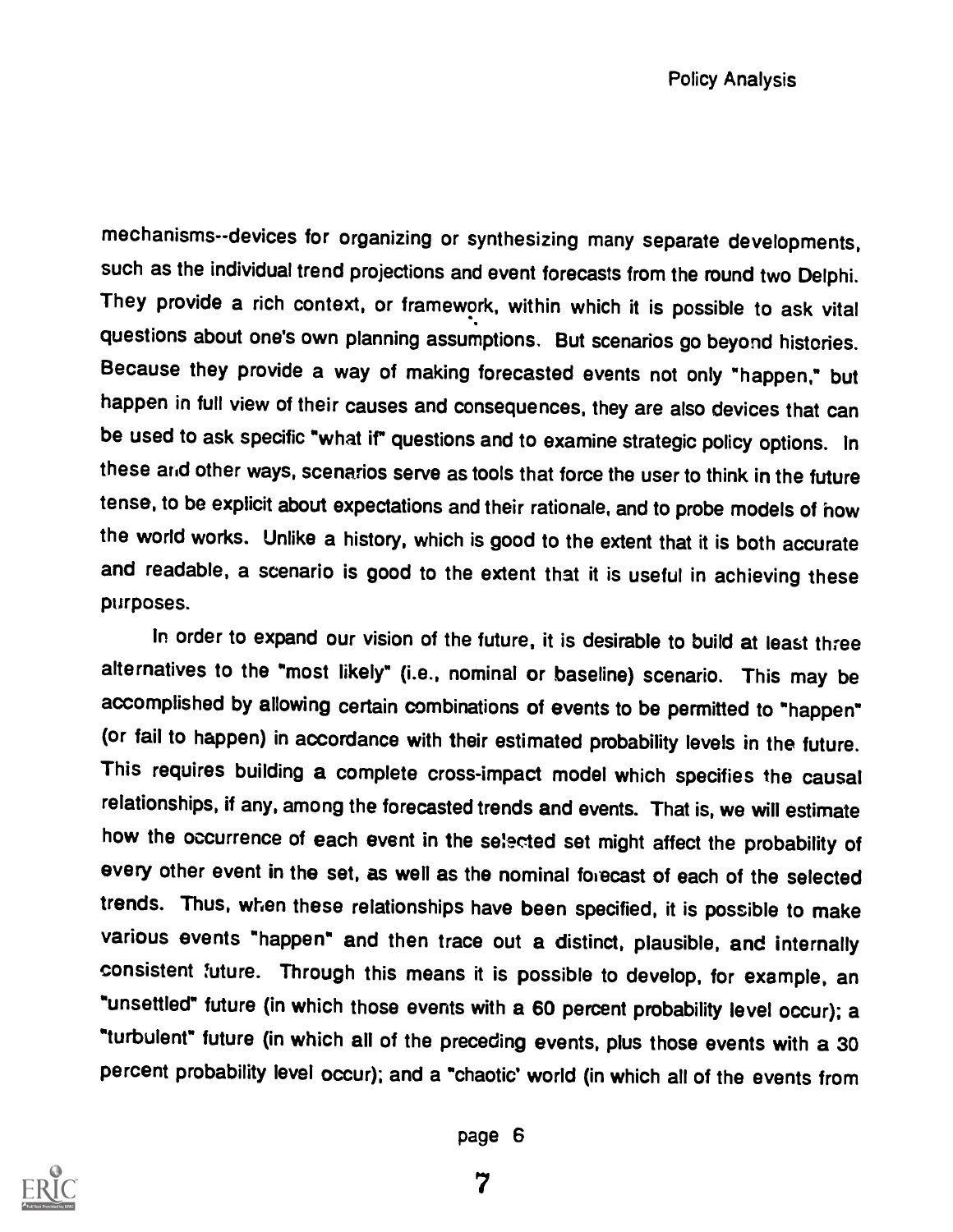the "turbulent" world, plus all of the remaining events which have a 10 percent probability level, occur).

Together with the "most likely" scenario these futures should provide a good sense of the range of possible futures likely to confront the institution. None of these alternatives will represent a forecast, still less a prediction. They are strictly hypothetical constructions, and the odds are overwhelming that the actual future which materializes over the next ten years will be different in important respects from all of them--as well as from the so-called "most likely" future. Nevertheless, these scenarios will provide institutional policy makers with a greater understanding of the range of future possibilities, the sometimes subtle mechanics of the process whereby a future comes into being, and the need for imagination and flexibility in policy formulation to anticipate and meet the actual future as it rushes in.

Developing alternative futures requires completion of the following subtasks:

a. Develop a round one and round two Delphi questionnaire.

b. Administer both questionnaires to any member of the staff or faculty who will agree to complete and return each questionnaire by a given date.

c. Analyze and present the results of the round two questionnaire.

d. Conduct a review of the trend and event forecasts.

e. Construct a cross-impact model of the most important trends, events, and performance indicators.

f. Train selected (volunteer) administrators and/or faculty members to write scenarios.

g. Write the "most likely" and at least three alternative scenarios.

# Task 4: Identifying Policy Options

It is important to specify the nature of the institution in order to focus on those



page 7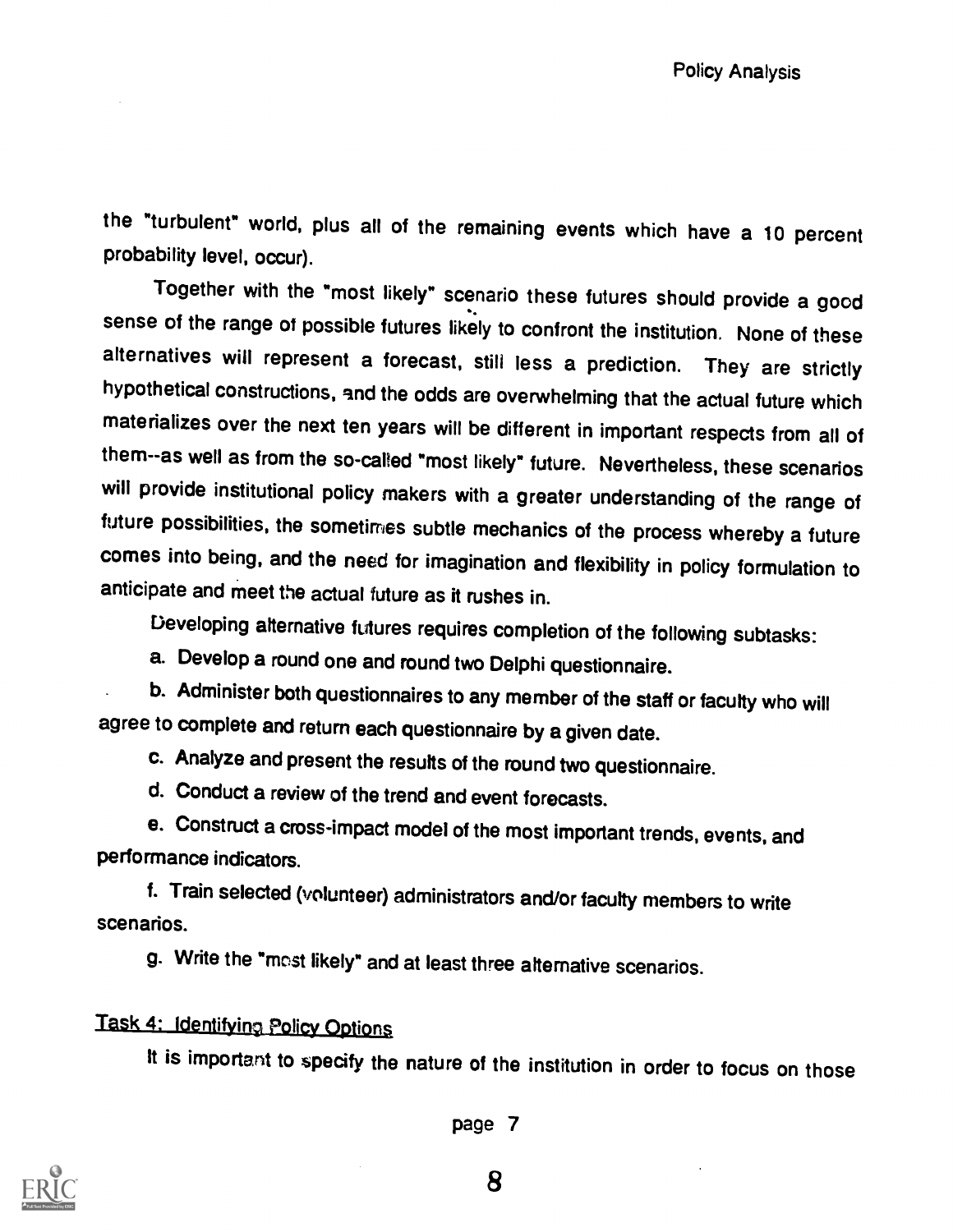aspects of the institution's mission, performance indicators, and perceived strengths end weaknesses which could be affected by forecasted trends and events. Specifying the nature of the college requires accomplishing the following subtasks:

a. Define the specific elements which comprise the mission, i.e., the groups of students and/or clients served, the social needs fulfilled, and the programs and/or services provided.

b. Identify indicators of institutional performance, e.g., placement rate of graduates, retention rate, and awards received by students.

c. Identify strengths and weaknesses.

## Task 5: Developing Robust Policy Options

Developing policy options requires accomplishing the following subtasks:

a. Examine the plausibility of each scenario. If omissions are discovered, they must be filled. If trends or event forecasts are dubious or incredible, they must be revised.

b.  $L$  intify the implications of each scenario for the college.

c. Brainstorm a preliminary list of strategies appropriate for nomination as strategic options for each scenario, i.e., strategies that are appropriate and feasible responses to one or more of the implications previously identified for each scenario in 5 (b) above.

d. Review the options to ensure that each option significantly places the college in an advantageous position in relationship to the future environment described in a particular scenario. Statements of proposed options which focus more on operational aspects of the institution may be either rewritten to reflect a more strategic emphasis or combined with other options into a new strategic option statement.

e. Assess the potential of each option to enhance institutional strengths or inhibit



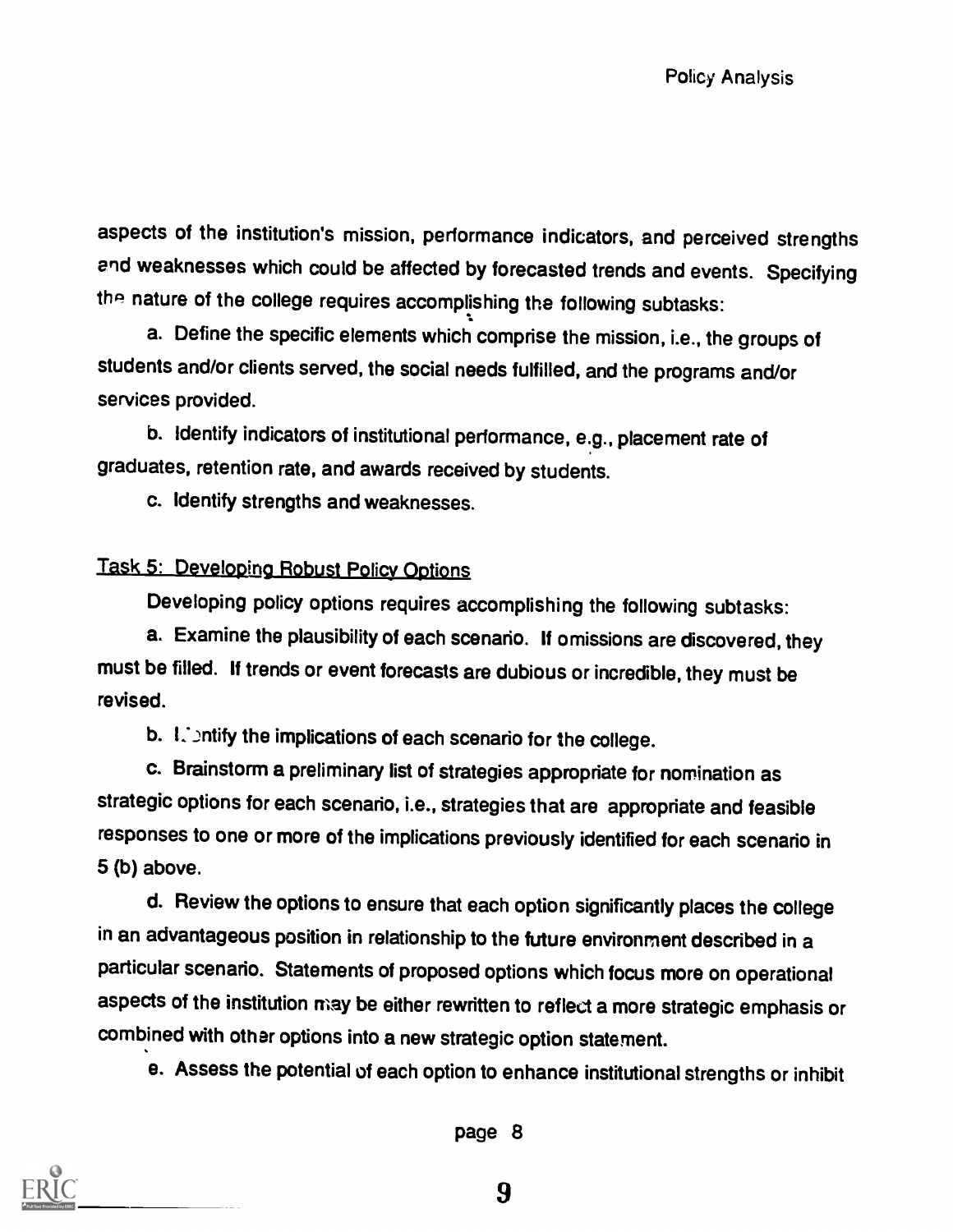institutional weaknesses.

f. Assess which options are the most robust and could, if implemented, address the implications of more than one of the alternative futures presented in the scenarios.

#### **Summary**

The approach to policy analysis advocated in this presentation is based upon securing information about the changing external environment, forecasting alternative futures based upon this information, developing policy options for each future based upon an analysis of key events and trends within each scenario, and assessing the relative impact of each option across the range of alternative futures.

Of course, each of the alternative futures depicted in the scenarios has a very low probability to materialize. Why? A scenario is not a model of objective reality, but is, when done well, an informed and thoughtful description of a specific possibility based upon a mix of experience, imagination, and intuition. Time will show that particular developments and relationships that could and should be included were overlooked; that the interpretation or emphasis given to some things that were included was imperfect; and that the actual future was shaped in part by developments that no one could have foreseen when the scenario was written.

Why, then, advocate going to the considerable effort involved in developing multiple scenarios? Because, as the individual who responded to the question about being happy on living to 80, it is better than the alternative. That is, most approaches to policy development and analysis are based upon an assumption that the interrelationships between social, technological, economic, and political variables will remain the same; consequently the analysis is based upon historical data, and cannot



page 9